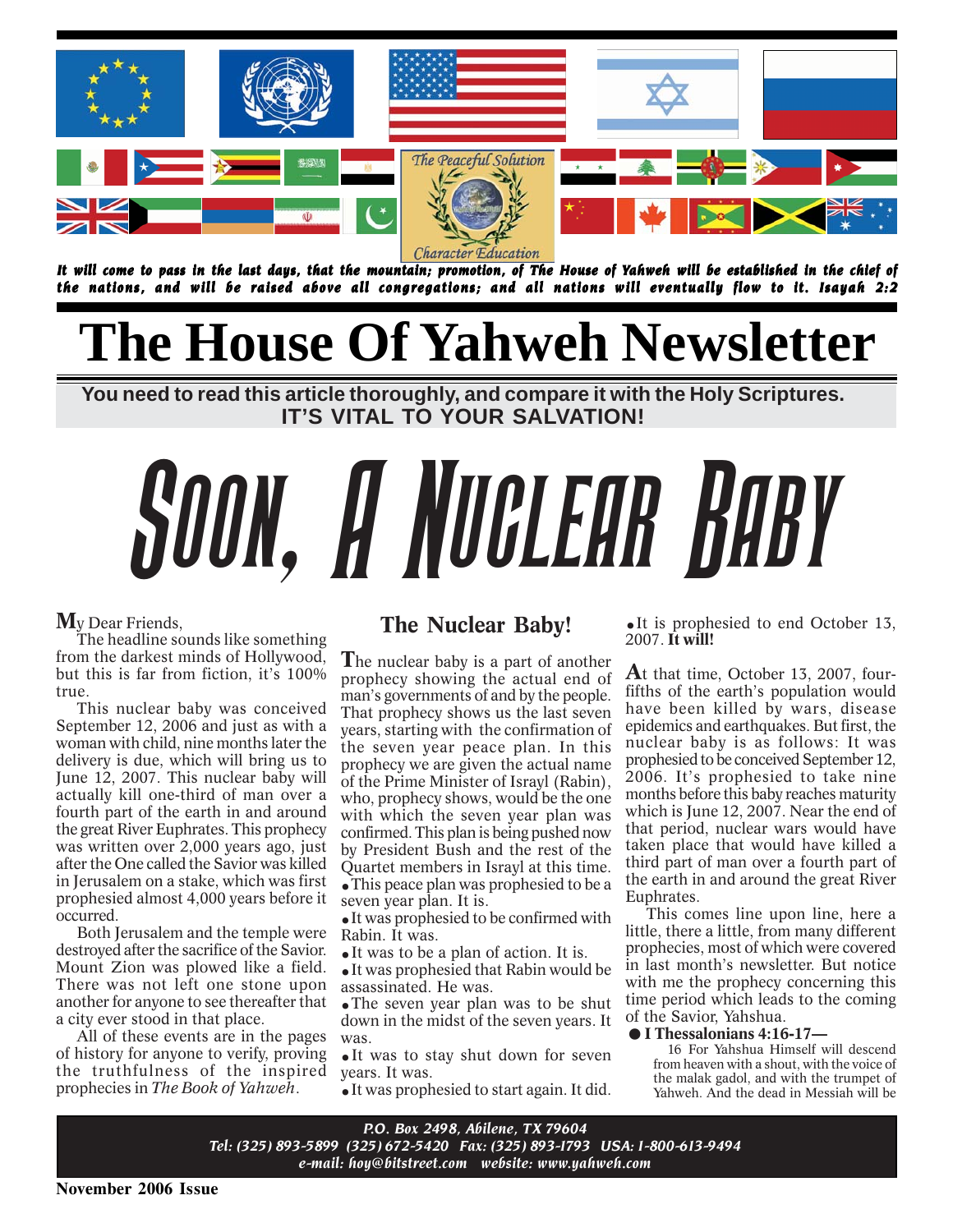raised first,

17 Then we who are alive *and* remain will be caught up together with them in the clouds, to meet Yahshua in the air; and so will we ever be with Yahshua.

### **.I Thessalonians 5:1-3—**

1 But concerning the times and the seasons, brothers, you have no need that I should write to you.

2 For you yourselves know perfectly that the day of Yahweh so comes as a thief in the night.

3 For when they will say: Peace-true peace! then sudden destruction comes upon them, as labor pains upon a woman with child; and they will not escape.

**T**his prophecy shows that the first sudden destruction for this time period takes nine months to develop. This is the same time period shown in the book of Revelation and as we can see in today's news, war has been growing steadily just like a baby since the first missile was fired September 12, 2006.

The following transcript contains portions of the speech President George Bush gave on September 11, 2006, and what occurred immediately after.

**Narrator:** At 5:00 am September 12th, 2006, Middle East time, speaking from the White House in Washington D.C., President George W. Bush addressed the world.

**President Bush:** Good evening. Five years ago this date, September the 11th, was seared into America's memory. Nineteen men attacked us with a barbarity unequaled in our history. Our nation is being tested in a way that we have not been since the start of the Cold War…

**Narrator:** They called this speech an Address to the Nation, we call it an Address to the World. In actuality, it was an address to the rest of the world more than to this nation. First, George Bush reminded us of what it is he is retaliating for, namely 9-11-2001.

**President Bush:** We saw what a handful of our enemies can do with box cutters and plane tickets. We hear their threats to launch even more terrible attacks on our people. We know that if they were able to get their hands on weapons of mass destruction, they would use them against us. On September the 11th, we learned that America must confront threats before they reach our shores, whether those threats come from terrorist networks or terrorist states…

**Narrator:** Then he declares his intention to use nuclear weapons. He declares his intention to use a First Strike when he says we learned that we must confront threats before they reach our shores. He then says we are willing to strike not were seeing.

only terrorists, but other nations. George Bush calls them terrorist nations.

**President Bush:** And after 9-11, Saddam's regime posed a risk that the world could not afford to take...

**Narrator:** "Saddam's regime posed a risk that the world could not afford to take." In other words, there are other regimes just as dangerous if not more. They, too, are risks we cannot afford to take.

**President Bush:** In the first days after the 9-11 attacks, I promised to use every element of national power to fight the terrorists wherever we find them. One of the strongest weapons in our arsenal is the power of freedom. The terrorists fear freedom as much as they do our firepower…

**Narrator:** He vowed to use every element of national power. Remember, he said one of the strongest weapons is freedom and they fear our firepower. Remember the word fear. Recently, the United States State Department published data showing that Russia was no longer able to counter any nuclear strike by the United States. It showed that the U.S. has nuclear dominance.

**President Bush:** Do we have the confidence to do in the Middle East what our fathers and grandfathers accomplished in Europe and Asia…

**Narrator:** What did we do in Europe and Asia? We used the atomic bomb at Hiroshima and Nagasaki.

**President Bush:** We look to the day when moms and dads throughout the Middle East see a future of hope and opportunity for their children. When that good day comes, the clouds of war will part…

**Narrator:** One hour later, Michael Wittig recorded the following video at his home in Washington state. This is a shot heard around the world. While not every nation was capable of detecting this, Russia was able to see it and would have told the world. Bush did this to strike fear in all the nations and to show what he is capable of doing. It was the nuclear shot heard around the world.

**News reporter:** We start with a spectacular sight in the skies over western Washington tonight. Right around seven-thirty, our phones started ringing as viewers reported seeing a ball of flames shooting across the sky. Jim Foreman joins us live now with the video you're going to see, Jim:

**Mr. Foreman:** Dennis, people who saw it say it was much larger than an airplane. They really hadn't seen anything like it before. The calls came turn. generally from Pierce and Kitsap Counties and take a look at what folks

**Mr. Wittig:** (from the home video) It looks like it's dropping straight down now. It's actually turning, April.

**Mr. Foreman:** Michael Wittig and his wife were out back barbecuing when they saw this streaking through the sky.

**Mr. Wittig:** (from the home video) It's something on fire.

**Mr. Foreman:** What is it? They kept rolling as the fiery tail grew behind the mystery object.

**Mrs. Wittig:** (from the home video) Michael, it's on fire.

**Mr. Wittig**: (from the home video) Yeah. You can zoom in towards it.

**Mr. Foreman:** It looked pretty bright and pretty big.

**Mr. Wittig:** Yeah, it was. It was pretty bright and big and it looked like at one time it got more intense. It was like a faded orange and then it got quite a bit brighter as it turned the corner.

**Mr. Foreman:** Channel 5 news has contacted the Air Force, the FAA and local authorities. At this point, no one has an explanation as to just what streaked across the sky and just what was caught on tape.

**Mr. Wittig:** My first impression was a meteorite or something falling from the sky, some kind of falling star or something, but once you see it turn the corner you know it's not anything that's falling. It's definitely under power. It actually turned twice.

**Mr. Foreman:** Incredible pictures. Just what is it? The hunt for answers continues. We talked to the Western Air Defense Sector. Those are the folks responsible for controlling the skies over the northwest down at McCord Air Force Base. They say they tracked nothing on radar. We're tracking the story. When we know more, we'll let you know. I'm Jim Foreman, reporting live tonight.

**Narrator:** This event has been reported on the web and they're calling it a mystery object. It's a bright object and it's streaking across the sky above Washington State, near Seattle. They have a newscast from Channel 5 in Seattle and the news reporter looks like he's all excited about this. He's saying that the FAA says it's a high altitude jet, but if you look at the video, it's clearly not a jet. Even the news reporter looks like he doesn't believe that it's a jet. It's a rocket. It's moving much too fast to be a jet. It makes a sharp right turn at a very high speed and in about three seconds it makes a complete right

Even if it was only going 700 miles an hour, and it looks like it's going much faster than that, it would be more G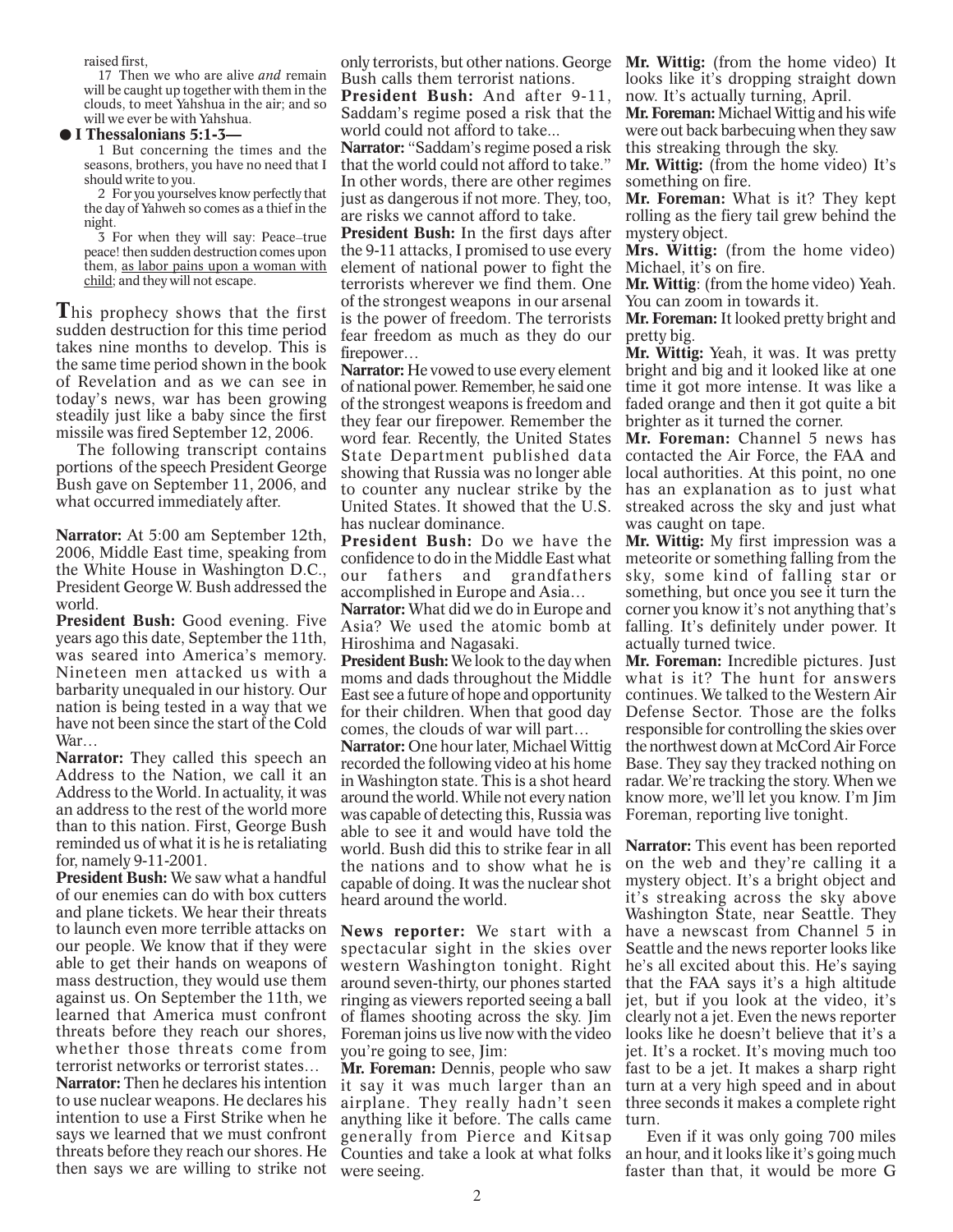forces than a pilot could take. That would be over 10 Gs and most pilots can't take that many. I think it's going several thousand miles an hour which means it would be pulling 20 or 30 Gs which a pilot could never take. Even rockets don't turn like that, but they would if they failed on launch or if they're shot down, like the Space Shuttle did when it blew up. You saw the Space Shuttle go in all different directions. Any rocket, when they launch it and it blows up on launch or it fails on launch, it starts turning like this. This thing appears to be a rocket. It's not a plane and it looks to me like they're not going to record it; they're going to try to hide it.

**News reporter #1:** Now to the story that has a lot of people talking this morning. Last night we received dozens of phone calls from many of you anxious to find out what that mysterious ball of flame was shooting across the sky.

**News reporter #2:** What the heck was it? This morning we do have an answer—at least one answer. Channel 5 Tonya Mosley joins us from satellite center with more on this spectacular video and a possible government explanation. Tonya, good morning.

**Ms. Mosley:** Good morning Bret. Well viewers throughout the area reported seeing this light here in the sky. There are many theories out there on exactly what it was. This morning the Federal Aviation Administration puts those theories to rest.

**Mr. Wittig:** (from the home video) It looks like it's dropping straight down now. It's actually turning, April.

**Ms. Mosley:** Michael Wittig and his wife were out barbecuing when they saw what appeared to be a ball of fire streaking through the sky.

**Mr. Wittig:** (from the home video) It's something on fire.

**Ms. Mosley:** Wittig immediately got out his video camera and rolled as the fiery tail grew behind the mystery object.

**Mr. Wittig:** It was pretty bright and big and it looked like at one time it got more intense. It was like a faded orange and then it got quite a bit brighter as it turned the corner.

**Ms. Mosley:** Dozens of people called King 5 reporting the object which was called everything from a falling star to a meteor. This morning, after careful review of what happened, FAA officials tell us the object was actually sun reflecting off the contrail of a jet. It's a rare occurrence, typically contrails are seen turning red or white when reflecting off the sun. Just to clarify, contrails usually pick up the entire color orange. I guess the thing I was

spectrum, but viewers usually see white. wondering if it was possible if it had been They're also typically witnessed during or shortly after sunset. Live in the news room, Tonya Mosley.

**Phone Call between Bill Kalligher Hermantown, MN and House of Yahweh Technician:**

**Mr. Kalligher:** Hello?

**House of Yahweh (HOY) Technician:** Hello. Is this Bill Kalligher? **Mr. Kalligher:** It is.

**HOY Technician:** I was just calling you to get your story as you related it earlier today. Okay. So why don't you begin? I'm recording this experience.

**Mr. Kalligher:** Well, on the morning of the 12th, after reading the newsletter for a week, going over it completely, I was, I guess, waiting to see this event take place. I woke up early, about 4 o'clock. By 4:30, I decided to turn the news on, which I had never done before. I never turn the TV on in the morning before I go to work, but I turned it on that morning just out of curiosity, I guess. A little bit of world news came on, not a whole bunch of stuff, weather came on. Then there was a little bit of a clip on a news broadcast that had happened out in Washington State where people were calling the police stations and they were also calling the military, trying to find out what this thing was they were seeing in the sky. It happened to be caught on tape by a home video recorder and they showed it on the television set. It was a huge, orange ball up in the sky with a trail that just took up half of the film camera's screen. It was just burning through the sky and the guy was doing everything he could to keep the camera on it because it was just going through the sky so fast. They said nobody knew what it was and there were no more reports on it. That was the last thing I saw on that whole thing and it kind of freaked me out.

**HOY Technician:** Great. So that put an impression in your mind as you saw it. **Mr. Kalligher:** Absolutely.

**HOY Technician:** Yeah. Okay. Now, that was pretty much it. Right?

**Mr. Kalligher:** Well, other than the fact that because I had anticipated seeing this prophecy fulfilled, I was concerned and I wondered if maybe there was – for some reason because I know the Scriptures say there will be many strange wonders in the sky at these times – I know that was a great wonder. I have seen comets and I have seen things come out of the sky and burn through the heavens and stuff and they're blues and greens and I've never seen anything

a missile, made out of iron, and didn't work, and iron burns in the atmosphere as brilliant orange and that's the only thing I could ascertain from it. It was freaking me out.

**HOY Technician:** So you were expecting that maybe that was a part of the fulfillment of the prophecies you were talking about in the newsletter that you were reading.

**Mr. Kalligher:** Well sure. I mean it didn't necessarily say it was going to be a nuclear explosion; it said there was going to be a nuclear attack. If there was a nuclear attack and a missile defused or failed, I guess it would burn up in our atmosphere. If the body of it is made out of steel, it's going to burn orange in the atmosphere—

### **HOY Technician:** Yes.

**Mr. Kalligher:** —so I was quite concerned by it.

**HOY Technician:** Can you just say your name on here – on the tape.

**Mr. Kalligher:** My name is Bill Kalligher. **HOY Technician:** Okay, Bill, at least prior to today, prior to seeing that video, have you ever seen any of our material other than the single newsletter?

**Mr. Kalligher:** That's the only thing I had ever heard was on the radio – on a local radio station and the gentleman hung up. Everybody at the place I was working with were pretty disturbed that the radio d.j. hung up on –

**HOY Technician:** Yisrayl Hawkins.

**Mr. Kalligher:** Yeah. He hung up on him and we were really disturbed that he hung up on him so we called and kind of griped a little bit to the radio station that they shouldn't have done that and they gave us your number. One of the guys at work called you and it was quite interesting to me. And then he got a bunch of fliers and we went and handed them out. That was all I knew about you guys.

**HOY Technician:** Right. So the only thing that you would have known about The House of Yahweh at that time was the one radio program and the one newsletter?

**Mr. Kalligher:** Yes.

### **The Trouble?**

**T**his trouble takes place in and around **This crount takes pace in and around**<br>the great River Euphrates and involves<br>the Quartet. ● Revelation 6:1, 7-8—<br>1. And I saw when the Lamb opened one the Quartet.

1 And I saw when the Lamb opened one of the seals, and I heard, as it were, one of the four beasts saying as with a voice like thunder: Come and see.

7 And when He had opened the fourth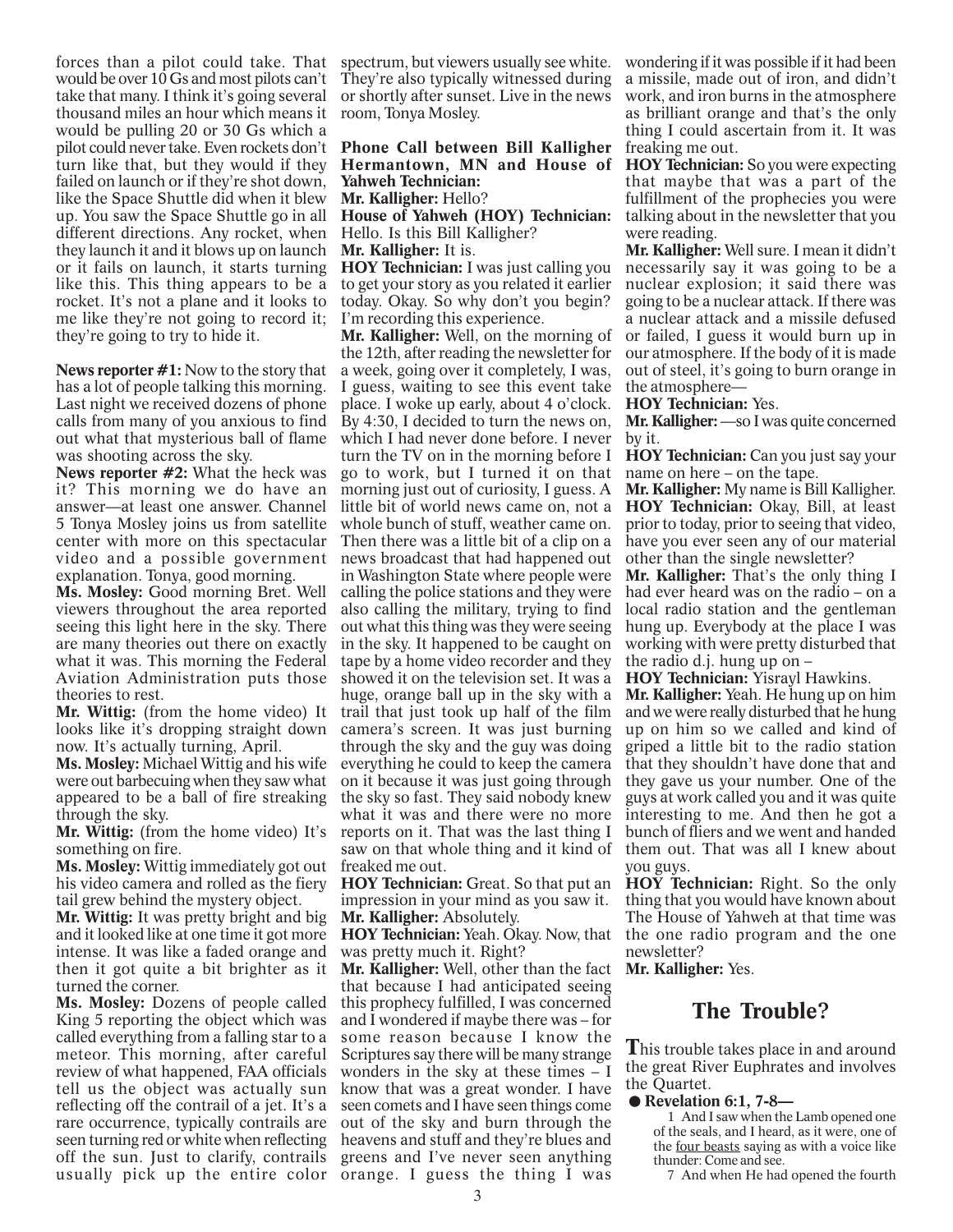seal, I heard the voice of the fourth beast say: Come and see.

8 And I looked, and behold, a pale horse. And the name of him who sat upon it was Death; and Sheol; *the grave,* followed with him. And power was given to them over a fourth part of the earth, to kill with sword, and with hunger, and with pestilence-the same under the authority of the beast of the earth.

**G**overnments of the people and by the people are identified in the inspired Scriptures as beasts or beastly systems. For full details of the history and prophecy of these governments, you must get our books, *The Mark of the Beast,* Volumes 1 & 2.

In order to tie in the world ruling empires of **Daniyl 7** with the four beasts of **Revelation Chapters 6, 7**, and **9**, you need our books, *The End* and *The Lost Faith of the Apostles and Prophets*.

The four beasts of **Revelation Chapter 6** are today's leading governing bodies of leading nations that are guided by the Catholic Church of Rome. The four messengers shown in **Revelation Chapter 7** are the messengers selected by the people of the governments (beasts) of **Revelation 6**. With this **Example 18 The Following**<br>information in mind, read the following<br>**Scriptures again.**<br>**. Revelation 6:1, 7-8—**<br>1. And I saw when the Lamb opened one Scriptures again.

1 And I saw when the Lamb opened one of the seals, and I heard, as it were, one of the four beasts saying as with a voice like thunder: Come and see.

7 And when He had opened the fourth seal, I heard the voice of the fourth beast say: Come and see.

8 And I looked, and behold, a pale horse. And the name of him who sat upon it was Death; and Sheol; *the grave,* followed with him. And power was given to them over a fourth part of the earth, to kill with sword, and with hunger, and with pestilence–the same under the authority of the beast of the earth.

**P**lease notice the four beasts in verse 1. This shows us, first of all, that there are four. These four are further clarified in **Revelation Chapter 7** showing these are four messengers of the nations who have authority to actually hurt the earth with wars to try to prevent nuclear war.

The fourth beast (government) of the Quartet would be the United States, which was the last country to be developed on earth. The fourth is also shown to be the voice heard mostly for this troubled spot, a fourth part of the earth (verse 8) in and around the great River Euphrates as shown in **Revelation Chapter 9**.

The wars shown in **Revelation Chapter 6** are held back for the Work of The House of Yahweh, which is done in this same time period shown in **Revelation Chapter 7**.

### **.Revelation 7:1-3—**

1 And after these things I saw four messengers standing on the four corners of the earth, holding the four winds of the earth, so that the wind should not blow on the earth, nor on the sea, nor on any tree.

2 And I saw another malak ascending from the east, having the seal of the living Father; and he cried with a loud voice to the four messengers, to whom it was given to hurt the earth and the sea,

3 Saying: Hurt not the earth, neither the sea, nor the trees, until we have sealed the servants of our Father in their foreheads.

**N**otice also in chapter 6 the last part of verse 8.<br>● **Revelation 6:8—**<br>over a fourth part of the earth to kill verse 8.

...over a fourth part of the earth, to kill with sword (war)...

**T**he Quartet's authority comes from the beast, meaning government, shown in: The Quartet's a<br>beast, meaning<br>**• Daniyl 7:3—**<br>And four gr

And four great beasts came up from the sea, each different from the others.

**T**hese beasts are shown to be governments in: These beasts<br>governments in:<br>● **Daniyl 7:12**—<br>As concernin

As concerning the rest of the beasts, they had their governments taken away; yet their lives were prolonged for a season and time.

**T**he governments give authority to the four messengers of the nations to hurt the earth (**Revelation 7:1-3**), that is, hurt the fourth part of the earth (**Revelation 6:8**) with war, hunger, and disease epidemics. Since September 12, 2006, the threat of nuclear war has been steadily gaining recognition among the nations over the fourth part of the earth in and around the great River Euphrates. Remember, the wars shown in **Revelation 6:7-8** are shown to be held **Exercision 6.7-6 are shown to be field**<br>back in **Revelation 7:1-3** but are finally<br>turned loose in:<br>**.**<br>**8. Revelation 9:13-14—**<br>13. And the sixth malak sounded, and I turned loose in:

13 And the sixth malak sounded, and I heard a voice from the four horns of the golden altar which is before Yahweh,

14 Saying to the sixth malak which had the trumpet: Loose the four messengers who are bound in the great river Euphrates!

### Sermon Tape Program!

The House of Yahweh offers a program to make the cassette-taped sermons available as soon as possible. There is no quicker way to grow in the wisdom and knowledge of Yahweh, than by hearing the Word of Yahweh, over and over again. You will gain vital information not contained in The Prophetic Word magazine and the monthly newsletter.

Call 325-893-5899 today and ask how you can take advantage of this program. Your salvation depends on it!

**T**he word **sixth** that is written in **Revelation 9:13-14** is translated from the Hebrew root word *bad*. This word is listed on pages 179-180 of *A Hebrew and Chaldee Lexicon to the Old Testament* by Julius Furst, which shows this word means **singled out, to the being alone of, standing alone, only, I alone, solitarily, alone**.

Correctly translated **Revelation 9:13- 14** says the following:

**.Revelation 9:13-14—**

13 And the last malak sounded, and I heard a voice from the four horns of the golden altar which is before Yahweh,

14 Saying to the last malak which had the trumpet: Loose the four messengers who are bound in the great river Euphrates!

**T**he four messengers here are the same four spoken of in **Revelation Chapters 6** and **7**—the Quartet that we see continually in the world news today. Notice verse 14…loose the four messengers (quartet) and notice also the great River Euphrates.

This nuclear baby takes nine months to fully develop into nuclear war over the fourth part of the earth. Remember, every act is counted in the nine months of a birth, not just the birth itself. Therefore, every act after the Quartet was loosed is included in the nuclear baby's birth.

This first nuclear war is not over the whole earth, as the one which darkens the sun will be. These wars will be discussed later in this article. Also, keep in mind that an all out war by all nations who have use of the nuclear arsenal would darken the sun in a couple of days. Yahweh has given us thirteen months of warning so we can get ready. The nuclear baby will be born in the last part of the nine months.

This war starts with conception and will cover only a fourth part of the earth. You won't see the actual nuclear war there until near the end of the nine months. One day of nuclear exchange can kill a third part of man over a fourth part of the earth.

Near the end of the thirteen month period, you will see nuclear wars that will involve all nations and will darken the sun. But keep in mind that the explosion itself is not all that is involved in a war.

Loading and preparing to load the missile are also included in a nuclear war. Negotiations and preparations are included as well. After the Quartet was loosed, the first missile was fired as a warning shot or fear tactic. Now all other plans are being put in order.

Isn't it strange that a prophecy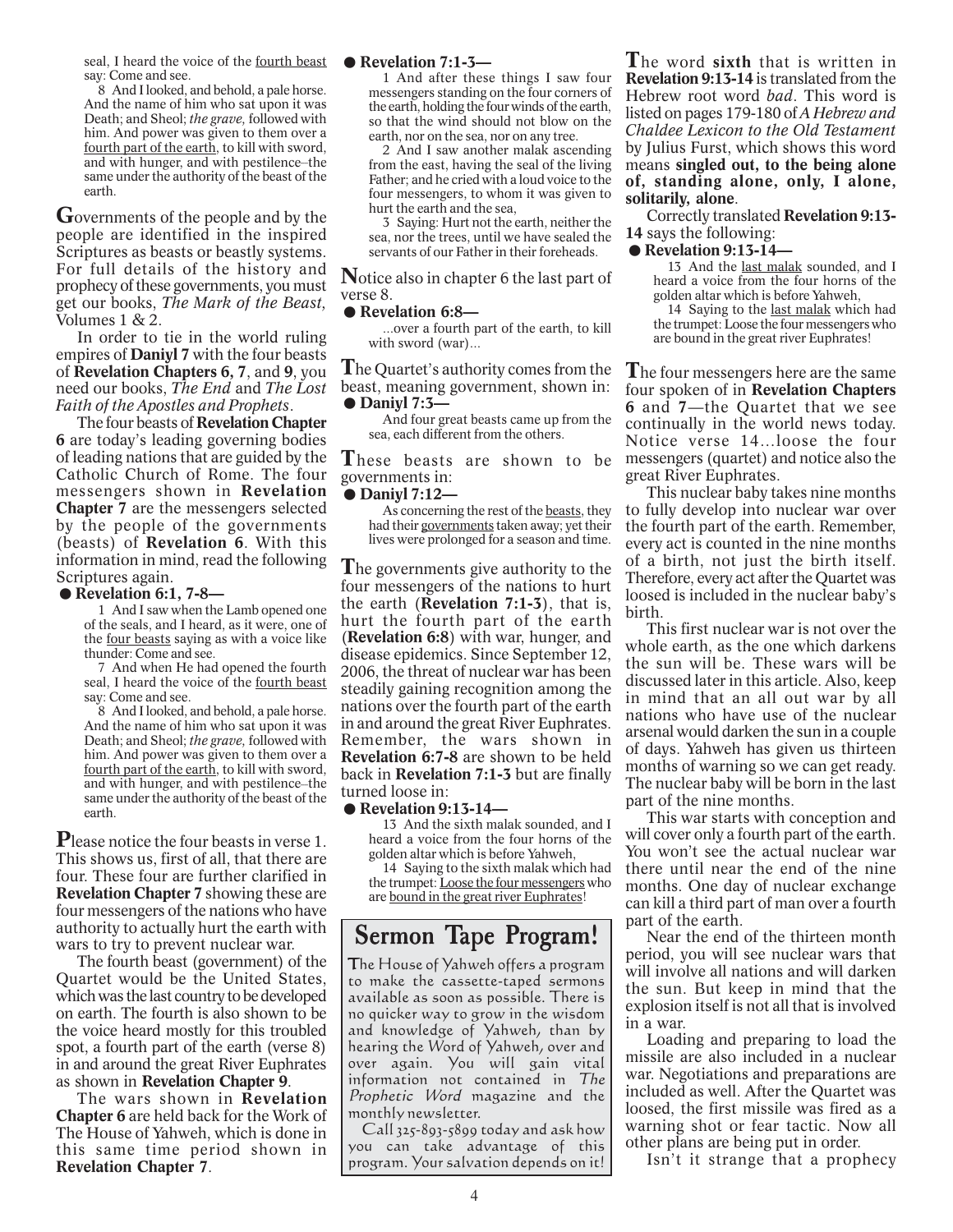written thousands of years ago would be developing exactly where the troubles are brewing today, in and around the great River Euphrates?

The following news articles show that the nations are indeed moving toward nuclear war. All of these articles were written after September 12, 2006 and the talk is all nuclear.

### **Israel tells Abbas: the new government must comply with the Quartet's demands**

Bethlehem Ma'an Israel has reacted to the Palestinian efforts to form a national unity government by stressing that this government must adopt the conditions of the international community if the Palestinians wish to return to peace negotiations with Israel.

The Middle East Quartet of UN, EU, USA and Russia laid down three conditions for the Palestinian government to meet: recognize the state of Israel's right to exist, renounce violence, and accept all previously signed peace agreements between Israel and the Palestinians. www.turkishweekly.net

### **Krauthammer: Attack on Iran Inevitable**

Responding to a question on Iran, President Bush said on Tuesday (September 12, 2006): "It's very important for the American people to see the president try to solve problems diplomatically before resorting to military force.

"Before" implies that the one follows the other, Charles Krauthammer notes in the Washington Post.

"The signal is unmistakable. An aerial attack on Iran's nuclear facilities lies just beyond the horizon of diplomacy."

Krauthammer weighs the costs of destroying Iran's nuclear capabilities while at the same time warning of the costs of doing nothing.

**Economic**. An attack on Iran could send oil prices to \$100 or even \$150 a barrel overnight, leading to a worldwide recession.

Iran might suspend its own 2.5 million barrels a day of oil exports and close the Strait of Hormuz, through which 40 percent of the world's exports flow every day, by scuttling its own ships, laying mines or threatening to launch Silkworm anti-ship missiles at any passing tanker.

Today Iran is deterred from aggression against its neighbors by the threat of conventional retaliation. Such deterrence becomes far less credible against a nation armed with nuclear weapons, and jihadist Iran will gain control of the world's most strategic region.

"Against millenarian fanaticism glorying in a cult of death, deterrence is a mere wish. Is the West prepared to wager its cities with their millions of inhabitants on that feeble gamble? The decision is no more than a year away."

www.newsmax.com

### **World powers differing over Iran**

Vienna, Sept. 13: World powers were struggling today to agree on joint statements on Iran at a UN nuclear agency meeting, with diplomats saying this showed divisions in how to crack down on Tehran.

The six nations which are trying to work out a nuclear deal with Iran "couldn't agree on a statement" at the International Atomic Energy Agency's (IAEA) 35-nation board of governors because "the United States was too tough," a western diplomat told a news agency.

Bureau Report

### **5 Years After 9/11, Many Nations Angry at United States**

PARIS The nations of the world joined Monday in solemn remembrance of Sept. 11 - but for many, resentment of the United States flowed as readily as tears.

Critics say Americans have squandered the goodwill that prompted France's Le Monde newspaper to proclaim "We are all Americans" that somber day after the attacks, and the Iraq war and other U.S. policies have made the world less safe in the five years since.

Even German Chancellor Angela Merkel - an advocate of closer ties with Washington had veiled criticism of the United States, saying: "The ends cannot justify the means."

In a video broadcast Monday, al-Qaida No. 2 Ayman al-Zawahri warned that Persian Gulf countries and Israel would be al-Qaida's next targets and he called on Muslims to step up their resistance against the United States.

Israel's Haaretz daily expressed disappointment and cynicism in an op-ed piece that said: "This is Sept. 11 five years later: a political tool in the hands of the Bush administration."

In Pakistan, considered a major ally in the U.S.-led war on terror, newspapers ran bleaktoned opinion columns and editorials criticizing Western anti-terror policies and attitudes.

www.newsmax.com

### **'Muslim nations must have nukes'**

Islamabad, September 15: Muslim nations in the Middle East should arm themselves with nuclear weapons to deter Western enemies from attacking them, former Malaysian Prime Minister Mahathir Mohamad said Friday.

"They should have tanks, warplanes, warships, guns and missiles," Mahathir said.

"Yes, they need to have nuclear weapons too, because only with the possession of such would their enemies be deterred from attacking them."

Mahathir, 81, who retired as prime minister in 2003, remains highly respected and influential throughout the Muslim world.

He is currently on a lecture tour of Central and South Asia, and was addressing a conference on religious tolerance in Pakistan's capital, Islamabad.

When asked whether Muslim nations in the Middle East should acquire nuclear weapons, Mahathir replied, "Well, if you allow Israel to have them, why should the others not have them too?"

### What Is The Mark Of The Beast?



**The Mark of the Beast Volumes 1 & 2 Donation \$39.00, plus shipping & handling**

Mahathir, a frequent critic of the Jewish state and its nuclear arsenal, stressed that he believed in a world free of nuclear weapons.

"My own opinion is that we should get rid of them," he said.

"All nations should (give up) nuclear weapons in particular the very belligerent United States."

He said that the U.S.-led war against terrorism has turned into a war against Islam and Muslims, because only countries such as Afghanistan, Iraq, Iran and Syria are being targeted.

www.expressindia.com

### **Hugo Chavez Will Support Iran If Attacked by U.S.**

Venezuelan President Hugo Chavez pledged Thursday that Venezuela will support Iran if it is invaded as a result of the Middle Eastern nation's high stakes nuclear standoff with the United Nations Security Council.

"Iran is under threat; there are plans to invade Iran, hopefully it won't happen, but we are with you," Chavez told Iranian President Mahmoud Ahmadinejad at a meeting of the Group of 15 developing nations.

"Under any scenario we are with you just like we are with Cuba," Chavez said. "If the United States invades Cuba, blood will run… We will not have our arms crossed while bombs are falling in Havana or they carry Raul off in a plane."

www.newsmax.com

### **U.S. Blasts China Arms Sales to Iran, North Korea**

WASHINGTON Top U.S. officials are criticizing what they call China's indiscriminate sale of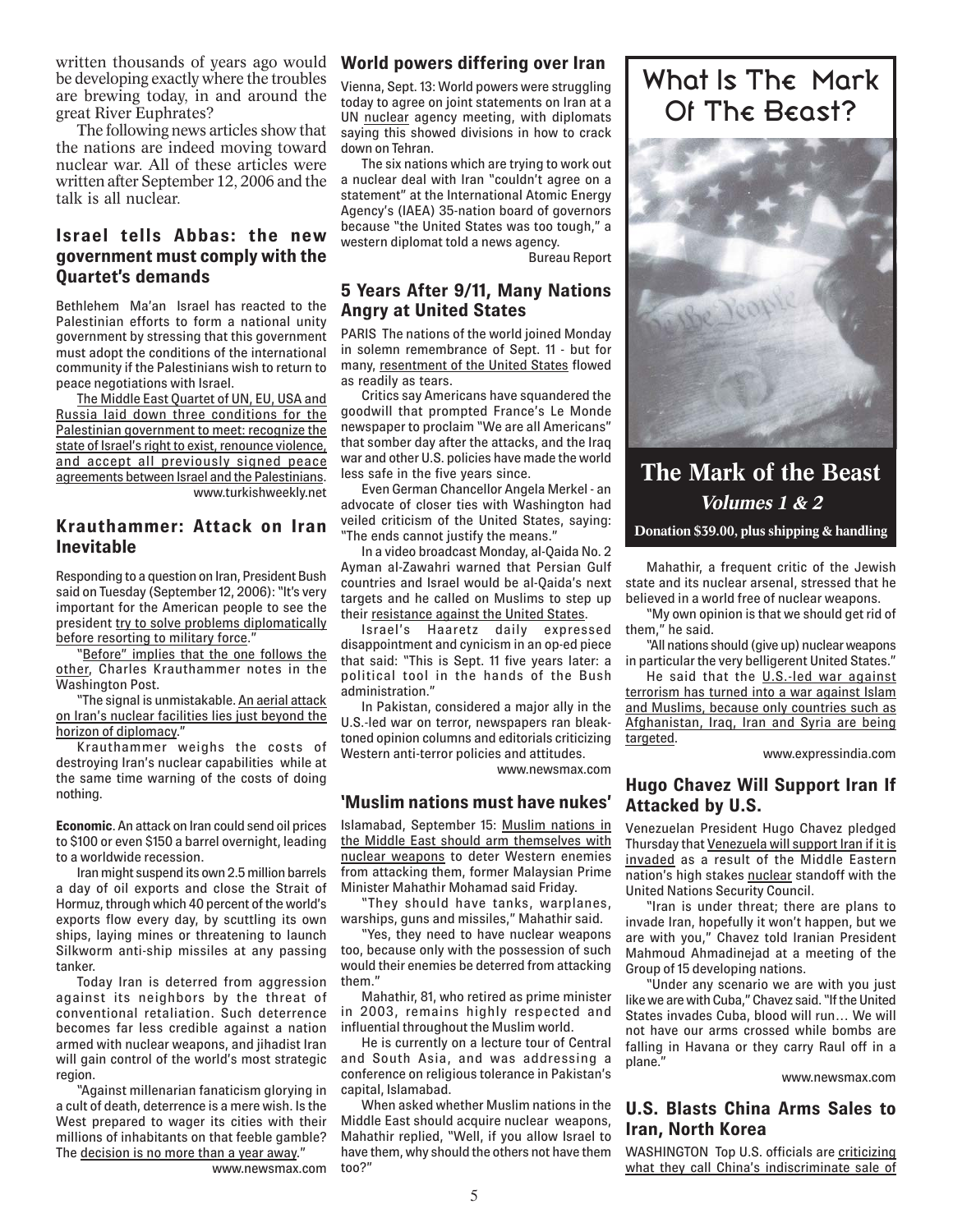weapons to rogue countries, suggesting that Beijing's shortsighted policies have made the world more dangerous.

"China's actions seem to us dangerously shortsighted," Rodman told the U.S.-China Economic and Security Review Commission, and advisory panel created by Congress. "China's proliferation behavior, past and present, can come back to haunt it, even placing its own political interest in jeopardy."

Rodman said the United States worries that Chinese companies have helped Iran as it tries to establish a self-sufficient ballistic missile production program. China wants to build relations with Iran, Rodman said, to secure access to oil and gas and, potentially, to find ways to control China's restive Muslim populations.

www.newsmax.com

### **U.N. Conference on Arms Ends in Failure**

(AP) A two-week U.N. conference reviewing efforts to fight the illegal weapons trade ended in failure Friday, with nations too divided on too many contentious issues to agree on the best way to combat a scourge that fuels conflict worldwide.

…the illegal trade in small arms, worth about \$1 billion a year.

### **Kissinger warns of 'war of civilizations'**

WASHINGTON: Former US secretary of state Henry Kissinger warned on Wednesday that Europe and the United States must unite to head off a "war of civilizations" arising from a nuclear-armed Middle East.

In an opinion column in the Washington Post, the renowned foreign policy expert said the potential for a "global catastrophe" dwarfed lingering transatlantic mistrust left over from the Iraq war.

"…Both sides of the Atlantic should put their best minds together on how to deal with the common danger of a wider war merging into a war of civilizations against the background of a nuclear-armed Middle East."

**H**enry Kissinger, like Caspar Weinberger, obtained his information first hand from dealing with the Middle East, but prophecy revealed these wars long before either of these men spoke of them.

Yes! Wider wars are merging and the last nuclear granddaddy of them all will **Example 3** and the end of this thirteen month<br>time period. ● **Mattithyah 24:21-22, 29—**<br>21. For then will be great tribulation, such time period.

21 For then will be great tribulation, such as has not come to pass since the beginning of the world to this time—no, nor ever will be.

22 And unless those days were shortened, there would no flesh be saved; but for the elect's sake, those days will be shortened.

29 Immediately, *but* after the tribulation of those days will the sun be darkened, and the moon will not give her light, and the stars will fall from heaven, and the powers of the heavens will be shaken.

**T**he nuclear baby will not end these wars. These nuclear wars will kill a third part of man (**Revelation 9:15**) over a fourth part of the earth (**Revelation 6:8**) in and around the great River Euphrates (**Revelation 9:14**). That is, the nuclear baby taking nine months ending June 12, 2007, will do this.

What proceeds after that is four more months of wars and the worst pains ever suffered by mankind ending only in nuclear wars and earthquakes that will darken the sun. The nuclear baby takes approximately nine months to fully develop which leaves four months to the prophesied end of man's governments of and by the people.

The competition and hatred among the nations are like that seen among the religions. All nations would prefer to destroy or be destroyed rather than submit to another's rule or religion that they believe to be false. The early settlers of America who fled Europe because of persecution would rather have suffered death than to submit to another religion. The same holds true for the holy men of old who were inspired to write *The Book of Yahweh*. The inspired writings show the persecutions that the saints, those Inc<sub>ream</sub> Persecutions that the sames, those<br>who kept Yahweh's Laws, suffered.<br>Notice:<br>● **Hebrews 11:36-40—**<br>36 And others had trial of *cruel* mockings Notice:

36 And others had trial of *cruel* mockings and scourgings, yes, and of chains and imprisonment;

37 They were stoned, they were sawed in two, were tested, were slain with the sword. They wandered about in sheepskins and goatskins, being destitute, afflicted, tormented; *cruelly treated***\_\_**

38 Of whom the world was not worthy. They wandered in deserts and mountains, and *in* dens and caves of the earth.

39 And all these, having obtained a righteous report through the faith, *have* not received the promise;

40 Yahweh having provided some better thing for us, that they,without us, would not be made perfect.

**E**ven today in America, religious people become unjust judges and use their offices to persecute those of another religion.

Children are humiliated in schools by teachers and sometimes forced to eat pork or do things that are against their religions. But most people do not give in to persecution, nor does one country usually give in to another.

When people are taken over by force they never truly submit, they look for ways of setting themselves free from forced rule. That's what we see among

all nations today. They fear other aggressive religions and nations. They dso hate aggressive religions and<br>also hate aggressive religions and<br>**.●Hebrews 11:23-27—**<br>23 By the faith Mosheh, when he was nations. Notice also:

23 By the faith Mosheh, when he was born, was hidden three moons by his parents, because they saw *he was* a beautiful child; and they were not afraid of the king's decree.

24 By the faith Mosheh, when he became of age, refused to be called the son of Pharaoh's daughter,

25 Choosing rather to suffer affliction with the people of Yahweh, than to enjoy the pleasures of sin for a season;

26 Esteeming the reproach of a saint greater riches than the treasures in Egypt; for he was looking to the recompense of the reward.

27 Motivated by the faith, he left Egypt, not fearing the wrath of the king; for as though seeing the invisible One, he endured.

**N**otice what is prophesied and seen among the nations today.

### **.Mattithyah 24:7, 21-22—**

7 For nation will rise against nation, and kingdom against kingdom, and there will be famines, and pestilences; *disease epidemics,* and earthquakes in place after place:

21 For then will be great tribulation, such as has not come to pass since the beginning of the world to this time—no, nor ever will be.

22 And unless those days were shortened, there would no flesh be saved; but for the elect's sake, those days will be shortened. 22 And unless those<br>there would no flesh l<br>elect's sake, those day.<br>● **Revelation 11:18**—<br>And the nations were

And the nations were angry...

**T**he original word translated **angry** actually means *provoked or enraged, excitement of the mind, violent abhorrence, anger, indignation, vengeance and wrath.*

The word **angry** pretty well sums up the attitude seen among the nations today.

### **But Up To This Point, They Did Not Have The Nuclear Baby**

**T**he Savior was speaking of a certain time period, not just any time but the end time. And He shows that this time period will be the worst time of trouble ever. So much so that the wars would need to be held back or delayed; otherwise, all flesh would be killed. **EVET:** 50 matri so that<br>meed to be held bad<br>otherwise, all flesh wore<br>
■ And unless those day

And unless those days were shortened, there would no flesh be saved; but for the elect's sake, those days will be shortened.

**I**f we compare **Revelation 7:3** we see **The We compare Revelation 7:5** we see<br>that the end Yahshua spoke of is the<br>same time period. ● **Revelation 7:3—**<br>Saving: Hurt not the earth neither the same time period.

Saying: Hurt not the earth, neither the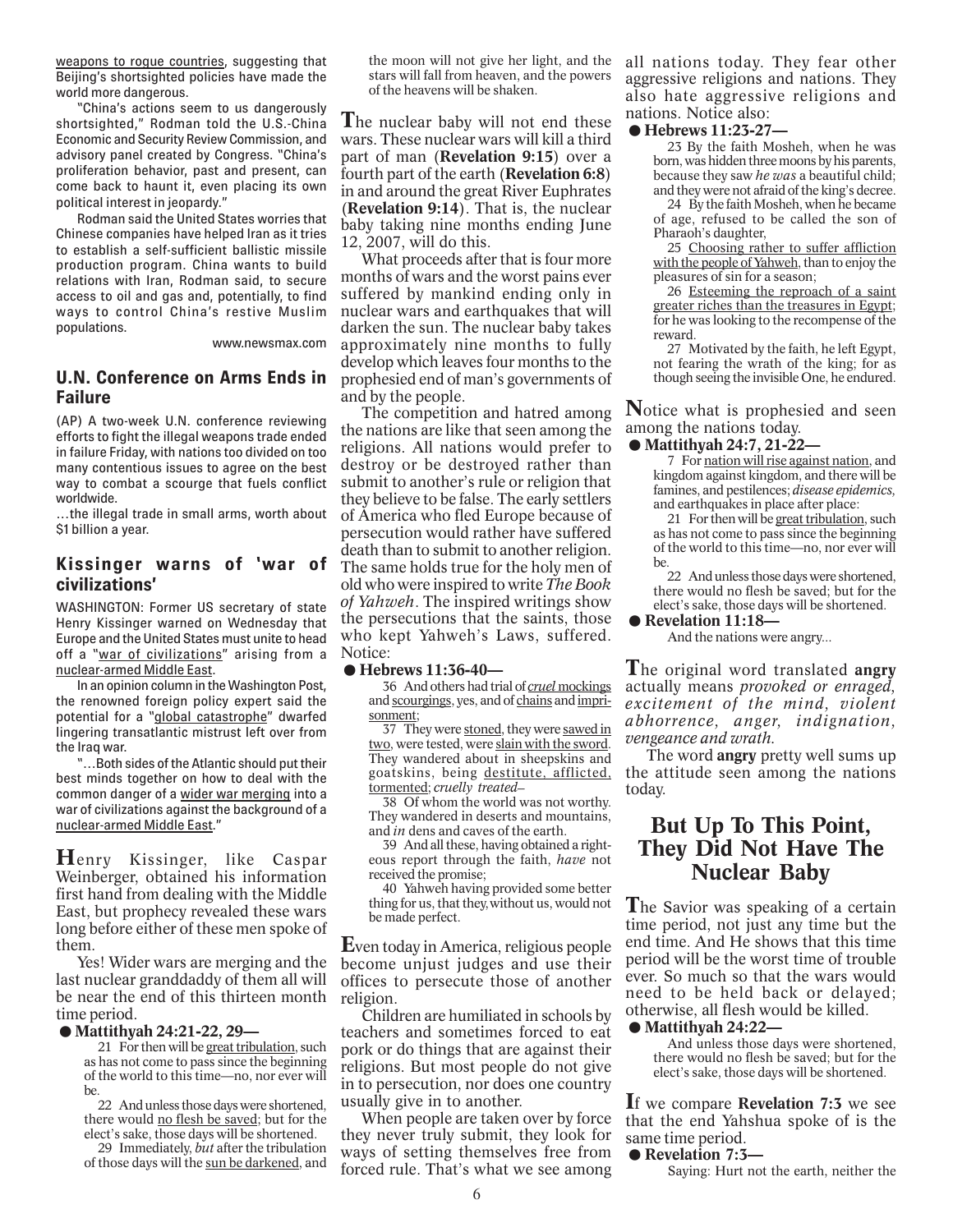### **To receive a free subscription to** *The House of Yahweh Newsletter* **and** *The Prophetic Word* **magazine call 1-800-613-9494 today!**

sea, nor the trees, until we have sealed the servants of our Father in their foreheads.

**T**he time period Yahshua spoke of was **The time period natistial spoke of was**<br>the same time period mentioned by Daniyl<br>the prophet. ● **Mattithyah 24:15—**<br>Therefore when you will see The Lord of the prophet.

Therefore, when you will see The Lord of Heaven; *the Abomination of desolation,* spoken of by Daniyl the prophet, standing in the Holy Place—whoever reads, let him understand

**T**his time period spoken of by Daniyl the prophet is the seven year peace plan **.Daniyl 9:26** confirmed with Rabin.

...unto the end of the war, desolations are determined.

### **N**otice the end. **a**<br> **Notice <u>the end</u>.<br>
● Daniyl 9:27—<br>
And be will co**

And he will confirm a covenant with many (Rabin) for one week; *seven years...*

**T**his time period is the end or last seven years. In this time period, (verse 26) desolations are determined. That seven year peace plan was confirmed with Rabin September 13, 1993. The *1997 Grolier Multimedia Encyclopedia* gives us the following information:

Yitzhak Rabin, b. Mar. 1, 1922, d. Nov. 4, 1995, was Israel's prime minister from 1974 to 1977 and again from 1992 until his death. The pragmatic Rabin signed accords on Palestinian self-rule with Yasir Arafat on Sept. 13, 1993... Rabin...was assassinated by a Jewish extremist opposed to the peace agreements.

### **T**he following information was reported on *ABC World News,* with anchorman Peter Jennings, in August 1993.

The PLO Chairman Yasir Arafat...is working so hard to get this agreement with Israel sealed, signed, and delivered fast... Here's ABC News' Jim Bitterman, reporting:

...told ABC News that the PLO is putting the finishing touches on a seven year plan...

**R**emember, this is a plan of action. Prophecy showed that Rabin would be assassinated after this plan was signed, and that this plan of action would be stopped in the midst. The midst of seven years is three and one-half years, which means there would be three and one-half years remaining to this peace plan. The seven years in the midst have passed. The plan started back up on April 13, 2004. We are in the last three and onehalf years of this seven year plan now. The Quartet is pushing the last part of the seven year plan through at this time.

### **U.S., Israel Eye-To-Eye on Mideast Peace**

WASHINGTON—If there ever was any doubt that the Bush administration and the Israeli government are of one mind on Mideast peacemaking and Iran's nuclear programs, it is fading during talks Israel's foreign minister is holding here.

Both the minister, Tzipi Livni, and Secretary of State Condoleezza Rice have issued identical demands that any Palestinian unity government renounce violence against Israel and accept its right to exist.

And Livni and Rice are on the same page in the distrust of Iran's intentions. "The world cannot afford a nuclear Iran," Livni said Wednesday after meeting with Rice at the State Department.

…Rice said Iran's cancellation of talks this week with the Europeans is further reason for the United Nations to consider applying sanctions on Tehran.

That is topic A on Rice's agenda for her meetings at the United Nations beginning next week. "It is a natural time to see where we are," Rice said as American diplomats try to pull the Europeans, Russia and China together to punish Iran with a series of increasingly harsher economic and political sanctions unless it suspends uranium enrichment.

…any Palestinian government must fully and completely meet international demands that it recognize the existence of Israel and renounce violence or terrorism. "These requirements are not negotiable," Livni said.

Rice…was emphatic that a new Palestinian government must meet those requirements.

"They embody the very essential elements of how we would get eventually to a two-state solution," she said.

Like Livni, Rice spoke positively of Abbas. He has accepted those important principles, Rice said, and "is someone with whom we can work and with whom we are working."

www.foxnews.com

**T**his last three and one-half year time period ends October 13, 2007. At the end of this time period, governments of and by the people also end by nuclear burning. Man's governments will **EXECUTE 18 SECUTE 18 SECUTE 18 SECUTE 18 SECUTE 18 and added**<br> **actually destroy themselves with the**<br> **works of their own hands. Compare:**<br>
■ **8024:7—**<br>
■ **EXECUTE 1824:7—**<br>
■ **EXECUTE 1824:10** works of their own hands. Compare:

For nation will rise against nation, and kingdom against kingdom, and there will be famines, and pestilences; *disease epidemics,* and earthquakes in place after place:

### **.Mattithyah 24:29—**

Immediately, *but* after the tribulation of those days will the sun be darkened, and the

moon will not give her light, and the stars will fall from heaven, and the powers of the heavens will be shaken.

**Keep** these two Scriptures in mind, along with the nine month nuclear baby of **I Thessalonians 5:3** and **Revelation**<br> **Chapters 6, 7** and 9. Now notice:<br>
● Revelation 6:12—<br>
And I looked when He had opened the **Chapters 6, 7** and **9**. Now notice:

And I looked when He had opened the sixth seal, and behold, there was a great earthquake; and the sun became black as sackcloth of hair, and the moon became as blood.

**T**his prophecy does not happen with the nine month nuclear baby that only kills a third part of man over a fourth part of the earth. The prophecy in **Revelation 6:12** occurs in the four months that follow the nine month nuclear baby. During the four months that follow, hatred and nuclear wars continue.

Remember there are four months left after the nine month nuclear baby until the end shown in **Revelation 6:12**.

### **The Adult Nuclear Wars That Follow**

**T**he nuclear wars that follow the nine months nuclear baby, which only months interear baby, which only<br>involves a fourth part of the earth, will<br>continue. Notice:<br>● **Revelation 9:14**—<br>oreat river Euphrates! continue. Notice:

### ...great river Euphrates!

...fire; *yellow,* and of jacinth; *blue,* and brimstone; *red..*.

**T**hese are the three colors that make up the nuclear mushroom cloud that comes at the nine month birth of the nuclear baby.

Remember the prophet Daniyl shows the end to be October 13, 2007 unless the seven year peace plan stops again. Remember, it's seven years of action. So far, we can find no record or prophecy showing that this plan will stop again.

The nuclear baby conception started September 12, 2006. It will end June 12, 2007. The four months left to the end 2007. The four months left to the end<br>that will take us to October 13, 2007<br>are described as follows:<br>● **Revelation 9:20-21—**<br>20. And the rest of the men who were not are described as follows:<br>● Revelation 9:20-21—

20 And the rest of the men who were not killed by these plagues, still did not repent of the works of their hands, that they should not worship demons, and gods (elohim, teraphim) of gold, and silver, and brass, and stone, and of wood: which can neither see, nor hear, nor walk;

21 Neither did they repent of their murders, nor of their sorceries, nor of their fornication, nor of their thefts.

**W**hat will the events outlined above bring to mankind? Daniyl says nuclear burning.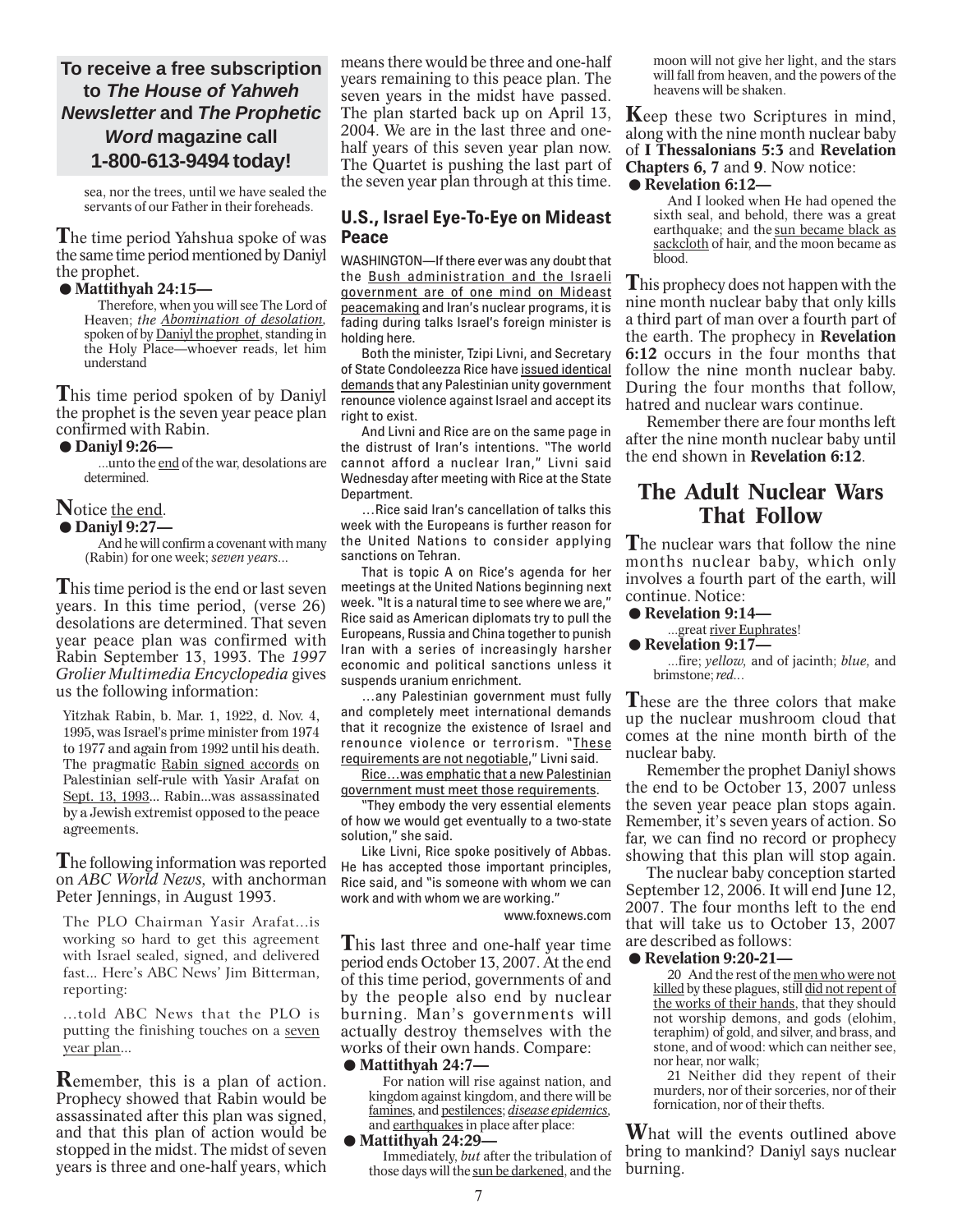### **.Daniyl 7:11-12—**

11 I beheld, then, because of the voice of the great words which the horn spoke; I beheld until the beast was slain, and his body destroyed, and given to the nuclear blast.

12 As concerning the rest of the beasts, they had their governments taken away; yet their lives were prolonged for a season and time.

**T**his will be the worst part of the greatest<br>tribulation. Compare:<br>● **Daniyl 12:1—**<br>And at that time will come that great tribulation. Compare:

And at that time will come that great, perfect government based upon perfect Laws, that will save the children of Your people; and there will be a time of trouble, such as never was since there was a nation to that time...

### **C**ompare with:

### **.Mattithyah 24:29—**

Immediately, *but* after the tribulation of those days will the sun be darkened, and the moon will not give her light, and the stars will fall from heaven, and the powers of the heavens will be shaken. **.Revelation 6:12—**

And I looked when He had opened the sixth seal, and behold, there was a great earthquake; and the sun became black as sackcloth of hair, and the moon became as blood.

**T**here is another month after the end of man's governments that Yahweh shows us, which adds up to five months after the nuclear baby. This five months is shown to be the worst pain mankind will bring upon himself.

# **Upon Those Who Have The Mark Of The Beast**<br> **• Revelation 9:3-6, 10—**<br> **8. And there came out of the smo**

3 And there came out of the smoke locusts upon the earth; and to them was given power, as the scorpions of the earth have power.

4 And it was commanded them that they should not hurt the grass of the earth, neither any green thing, nor any tree-but only those men who do not have the seal of Yahweh in their foreheads.

5 And it was granted to them that they should not kill them, but that they should be tormented five moons; *months;* and their torment *was* like the torment of a scorpion when it strikes a man.

6 And in those days men will seek death, and will not find it; and will long to die, but death will flee from them.

10 And they had tails similar to scorpions, and there were stings in their tails; and their power *was* to hurt men five moons; *months.* 10 And they had tails s<br>and there were stings in t<br>power *was* to hurt men fit<br>**•• Revelation 14:9-11—**<br>9 And the third mals

9 And the third malak followed them, saying with a loud voice: If any man worships the beast and his likeness, and receives *his* mark in his forehead or upon his hand,

10 The same will mourn, and they will tremble at the justice of Yahweh; for they rejected Yahweh and they rushed after gods

(elohim). They will mourn, for they acted defiantly against Yahweh, and it was decided before the holy malakim and the Lamb that they were surely guilty *of this sin.*

11 And the smoke of their torment ascends up forever and ever. And they have no Sabbath night and day, who worship the beast and his likeness, and whoever receives the mark of his name.

**There are many prophecies and Laws** that go with the explanation of these prophecies. In fact, I have often thought of writing a book or two just explaining these Scriptures. But to give you a brief explanation to get you started with your studies, I present the following with as few Scriptural references as possible so that you will not forget the lesson just presented concerning the nuclear baby.

### **Part Of The Reasons Mankind Was Created**

**S**ome of the many reasons that mankind was created was to be given authority over the food supply of man and beast, to have a Kingdom that would guard the food supply and keep would-be scientists from changing the growth and depleting the life giving forces that Yahweh designed in each plant that comes from the earth.

If one watches, hears or reads the world news reports today, one cannot help but understand that our food supply and the land on which it is grown, the water we drink, the rainfall that waters the earth and the air we breathe are contaminated due to the lust for control and money.

The assaults against the food supply seem to be almost planned in an attempt to diminish the population. This may well be, judging from all the negative remarks in the media regarding the population numbers.

It seems the only thoughts are to bring about man's destruction and

### Live Radio Program!

Don't miss Pastor Yisrayl Hawkins every other Sunday morning at 10:00 am Eastern Standard Time (9:00 am CST) from Atlanta, Georgia! Go to *www.love86am.com* and click on the link *streamingfaith.com* in the banner at the top of the page. A new window will pop up in your browser, along with a media player. Click on *20K Audio Stream;* in just a few moments you will be listening to Pastor's radio program live.

diminish the population because, as mankind so narrowly thinks, the earth can only support so many.

Now these are religious people who talk the talk of going to heaven in a dreamed-up rapture to keep them from suffering their own devices, the works of their own hands. Would it not be a wiser God to just take them somewhere else before they murder all of mankind, if indeed their dreamed-up God is rapturing them up, out of his love or concern?

Whatever the case, what mankind has done to defile the earth, confuse the mind, bring sickness, diseases and wars to earth and the heavens cannot be solved by wars nor rapture.

What could solve all world problems is worldwide repentance of breaking Yahweh's Laws. Yahweh is mighty enough to enlarge the earth or provide hundreds of other planets to pioneer had mankind been worthy. But they are not. They are now reaping what they have sown and the seeds are getting more defiled each day.

The diseases are getting stronger and mankind is getting weaker, mentally and physically. Because they have changed what Yahweh created for them and broken the covenant, the results of these sins will be felt for five months of the worst pains ever.

### **Why?**

**T**he only way that mankind will ever learn that Yahweh's Way is perfect, that what Yahweh created for mankind, He created perfectly, and that we should not have gone against His 613 Laws, is to let mankind do what he is doing and suffer from his own devices.

Yahweh warns us over and over again not to bring these evil diseases upon ourselves. But mankind has not taken His warning seriously.

### **.Deuteronomy 30:15-20—**

15 See, I have set before you this day life by righteousness, and death and destruction\_\_

16 In that I command you this day to love Yahweh your Father, by walking in *all* His ways, by keeping His Laws, His statutes, and His judgments, so that you may live and multiply, and so Yahweh your Father may bless you in the land which you go in to possess.

17 But if your heart turns away, and you are not obedient, and you are drawn away to submit to gods (elohim), to worship them by serving them\_\_

18 I declare to you this day that you will surely perish; you will not prolong your days in the land which you cross over the Yardan to possess.

19 I call heaven and earth as witnesses against you this day, *that I* have set before you life and death, blessings and curses. *Because you are free agents to make your*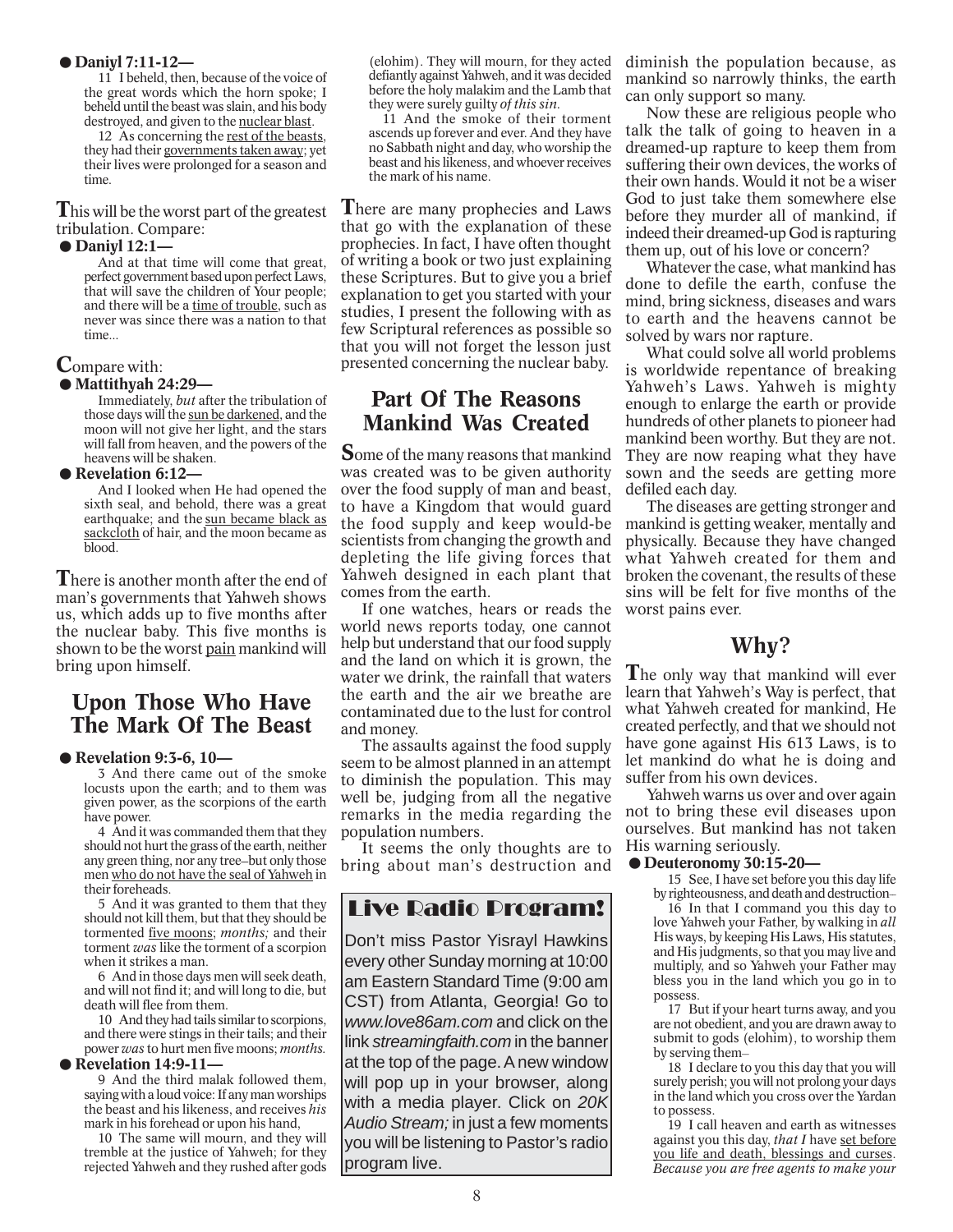*own choice between righteousness and evil\_\_*therefore choose life, so both you and your children may live;

20 So you may love Yahweh your Father, by listening to Him, and *then* obeying Him. Hold fast to Him, for He is your life. He will *also* give you many years in the land He vowed to give to your fathers; to Abraham, Isaac, and Yaaqob.

### **.Isayah 65:2-5—**

2 I have spread out My hands all the day to a rebellious people, who walk in a way *which is* not right, after their own thoughts; *devices;*

3 A people who act defiantly against Me continually to My face; who sacrifice in gardens, and burn incense on altars of brick;

4 Who assemble and spend the night keeping memorials for the dead, who eat swine's flesh, and the broth of abominable things; *unclean foods,* is *in* their vessels,

5 Who say; Stand by yourself! Do not come near me, for I am holier than you! These *are* a smoke in My nostrils, a fire that burns all the day.

### **.Isayah 66:17—**

They who sanctify themselves, and purify themselves in the gardens, following after the priest in the midst of those who eat swine's flesh, that which is offered to gods (elohim) and the rodent**\_\_**will be consumed together: says Yahweh.

### **.Isayah 59:1-3, 6-8, 12-15—**

1 Behold, Yahweh's hand is not shortened, that it cannot save; nor His ear heavy, that it cannot hear.

2 But your *own* iniquities have separated you from your Father; and your *own* sins have *caused Him* to hide *His* face from you, so He will not listen.

3 For your hands are defiled with blood, and your fingers with iniquity; *sin.* Your lips have spoken lies, your tongue has muttered perverseness.

6 Their webs will not serve as clothing, nor will they cover themselves with what they make; their works *are* works of iniquity, and the act of violence *is* in their hands.

7 Their feet run to evil, and they make haste to shed innocent blood; their thoughts *are* thoughts of iniquity; wasting and destruction *are* in their paths.

8 They do not know the way of peace, and *there is* no judgment in their goings: they have made themselves crooked paths; whoever walks on them will not know peace.

12 For our transgressions are multiplied before You, and our sins testify against us; for our transgressions *are* with us, and *as for* our iniquities, we know them**\_\_**

13 In transgressing and lying against Yahweh, and turning away from following our Father, speaking oppression and rebellion, conceiving and uttering from the mind words of falsehood:

14 So judgment is driven backwards, and justice stands afar off, for truth is fallen in the street, and equity cannot enter.

15 Yes, truth; *the Law,* is suppressed; and he *who* departs from evil; *upholds the Law,* is accounted as mad; *makes himself a prey!* Yahweh saw *this,* and He saw the evil that *there was* no justice *in the last days.*

**T**he Savior also pleads with you to repent of breaking Yahweh's Laws, saying that if you do not you will perish.

### **.Luke 13:3-5—**

3 I tell you, No! But unless you repent you will all likewise perish!

4 Or those eighteen on whom the tower in Siloam fell and killed them, do you think that they were sinners above every man who lived in Yerusalem?

5 I tell you, No! But unless you repent, you will all likewise perish! lived in Yerusalem?<br>5 I tell you, No! Buy<br>you will all likewise per<br>**• Revelation 18:1-5—**<br>1 And after these the

1 And after these things I saw another malak come down from heaven, having great authority; and the earth was enlightened with His glory.

2 And he cried mightily with a strong voice, saying: Babylon the great is fallen, is fallen, and is become the habitation of demons, and the hold of every foul spirit, and a cage of every unclean and hateful bird.

3 For all nations have drunk of the cup of her destruction *because* of her fornication, and the kings of the earth have committed fornication with her, and the merchants of the earth have grown rich through the abundance of her delicacies.

4 And I heard another voice from heaven, saying: Come out of her, My people, so that you <u>do not partake in her sins</u>, and so that you do not receive of her plagues,

5 For her sins have reached unto heaven, and Yahweh has remembered her transgressions against His Laws!

**S**in is the breaking of Yahweh's Laws. transgressions agains<br> **S**in is the breaking o<br>● I Yahchanan 3:4—<br>
Whoever commits

Whoever commits sin, transgresses also the Law; for sin is the transgression of the Law.

### **.I Yahchanan 2:4—**

He who says: I know Him, but does not keep His Law, is a liar,and the truth is not in him.

### **.Hebrews 10:26-27—**

26 For if we sin willfully after we have received the knowledge of the truth, there no longer remains a sacrifice for sins,

27 But a certain fearful expectation of judgment, yes, a zealous judgment. For it will come to pass that the adversaries will be devoured. iudgment, yes, a ze<br>
will come to pass the<br>
be devoured.<br>
■ **Nut He answered** 

But He answered, and said; It is written: Man does not live by bread alone, but by every word that proceeds out of the mouth of Yahweh.

### **.Mattithyah 5:17-20—**

17 Do not *even* think that I have come to destroy the Law or the Prophets; I have not come to destroy *them,* but to establish *them.*

18 For truly I say to you; Unless heaven and earth passes away, one yodh—the smallest of the letters—will in no way pass from the Law, until all things are perfected.

19 Whosoever, therefore, will break one of the least of these Laws, and will teach men so, he will be called before the judges *and* cut off from the Kingdom of Yahweh; but whosoever will do and teach *them,* the same will be called before the judges *and proclaimed* great in the Kingdom of Yahweh.

20 For I say to you: Unless your righteousness exceeds *the righteousness of* the scribes and Pharisees, you will certainly not enter into the Kingdom of Yahweh.

### **.Mattithyah 5:27-28—**

27 It is taught in the Law of Yahweh:

You shall not commit adultery;

28 But I say to you: Whoever looks on a woman with lust for her, has already committed adultery with her in his heart.

### ● Mattithyah 7:21-23–

21 Not everyone who says to Me; Teacher! Teacher! will enter into the Kingdom of Yahweh, but *only* he who does the will of My Father Who is in heaven.

22 Many will say to Me in that day; Teacher! Teacher! Have we not prophesied in Your Name, and cast out demons in Your Name, and in Your Name performed many wonderful works?

23 But then I will declare to them; I never knew you. Get away from Me, you who transgress against Yahweh's Law!

### **.Revelation 22:12-16—**

12 And behold, I come quickly, and My reward *is* with Me, to give every man according as his work will be.

13 I am the First and the Last, the Beginning and the End.

14 Blessed *are* those who keep His Laws, that they may have right to the tree of life, and may enter in through the gates into the city.

15 For outside *are* dogs, and sorcerers, and whoremongers, and murderers, and worshipers of gods (elohim) and everyone *who professes* to love, yet practices breaking the Law.

16 I, Yahshua, have sent My malak to testify to you these things in the congregations of The House of Yahweh. I am the root and the offspring of David, *and* the Bright and Morning Star.

### **But You Will Not Repent! Will You?**

**M**ankind, through the actions of would-be scientists, has changed and is still changing the food supply. All the earth, seas, streams, farmlands and forests are defiled and getting worse each day. This is now being broadcast on the **Example 19 Solid New School Conservant Conservant Conservant Conservant Conservant Conservation Conservation Conservation Conservation Conservation Conservation Conservation Conservation Conservation Conservation Conserv** for this time period.

1 Before Yahweh's *very* eyes, the earth is made empty and it is made waste; the face of it is perverted and its inhabitants scattered abroad;

2 And it will be: as with the people, so with the priest; as with the servant, so with his owner; as with the maid, so with her mistress; as with the buyer, so with the seller; as with the lender, so with the borrower; as with him who takes usury, so with him who gives usury to him:

3 The land will be utterly emptied and utterly plundered, for it has come to pass that this judgment has been pronounced.

4 The earth mourns and fades away, the world mourns and fades away, and the haughty people of the earth languish.

5 The earth also is defiled because of the inhabitants of it, because they have transgressed the Laws, changed the ordinance, and broken the everlasting covenant.

6 Because of this, the curse has devoured the earth, and they who dwell therein are desolate; therefore, the inhabitants of the earth are burned, and few men left.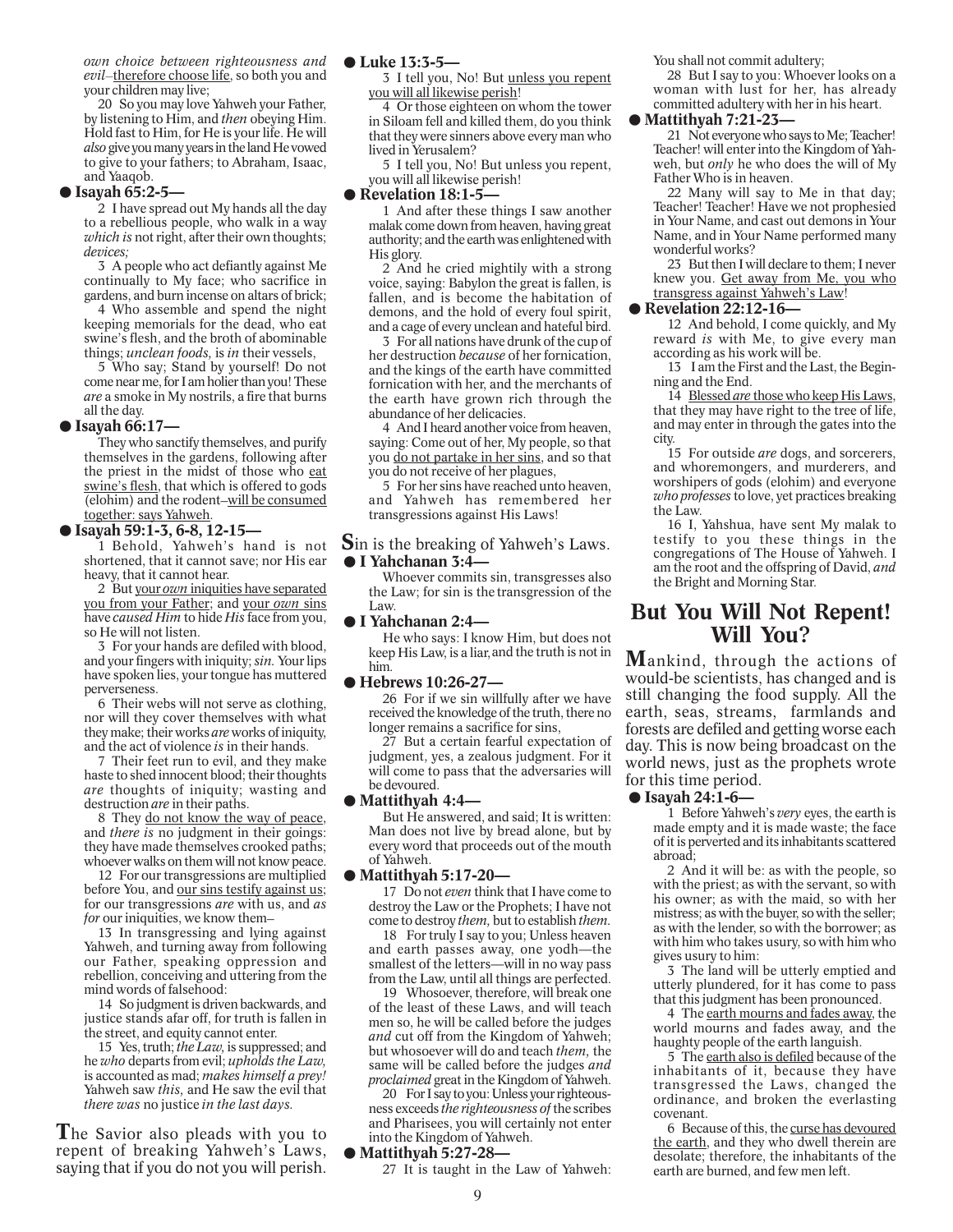**W**e all must learn that sin does not peace through nuclear wars. But then benefit us at all. Sin only weakens the human body and mind, bringing confusion, disease, wars and death.

Yahweh set before us both ways. The way of righteousness is life.

### **.Mattithyah 19:17, 29—**

17 But He said to him: Why do you question Me about righteousness? There is only One Who is the standard of perfection, and that is Yahweh; so if you would enter into life, keep the Laws of Yahweh.

29 And everyone who has forsaken houses, brothers, sisters, father or mother, children or lands, for My Name's sake, will receive a hundredfold, and will inherit everlasting life.

**H**e also set before us the freedom to sin but warned that sin will bring us pain. In the last five months of this great learning period, sin will bring the worst pain ever in the history of mankind.

Mankind could repent of sin and stop Franking could feel to 5 sm and stop<br>all that is taking place, and is going to<br>take place, but Yahweh says they will not.<br>■<br>**.Revelation 9:20-21—**<br>20. And the rest of the men who were not take place, but Yahweh says they will not.

20 And the rest of the men who were not killed by these plagues, still did not repent of the works of their hands, that they should not worship demons, and gods (elohim,

teraphim) of gold, and silver, and brass, and stone, and of wood: which can neither see, nor hear, nor walk; 21 Neither did they repent of their

murders, nor of their sorceries, nor of their fornication, nor of their thefts.

**E**ven after a third of man is killed over a fourth part of the earth mankind will still keep breaking Yahweh's Laws and the destruction will keep getting worse until the pain is so severe they will actually pray for death to relieve them. **Exercise 15 and 15 actually pray for de**<br>
■<br>
■ **I Sayah 21:1-3** 

1 The burden of the desert by the sea: As whirlwinds in the south pass through; *so* it comes from the desert, from a terrible land.

2 A grievous vision is declared to me; the treacherous dealer deals treacherously, and the plunderer plunders. Go up, O Elam! Besiege, O Media! All the sighing in it I have made to cease.

3 So my loins are filled with pain; pangs have taken hold of me, like the pangs of a woman who labors. I was bowed down when I heard; I was dismayed when I saw. have taken hold of m<br>
<u>woman who labors</u>.<br>
when I heard; I was d<br> **Comparison 30:5-7—**<br>
5 For this is what N

5 For this is what Yahweh says: We have heard a voice of trembling *and* of fear, but not of peace.

6 Ask now, and see. Can a man give birth to a child? Why then, do I see every man *with* his hands on his loins like a woman in labor, and every face turned pale?

7 Alas! Because that day is so great that none *is* like it. It *is* even the time of Yaaqob's trouble; but he will be saved out of it.

**T**he troubles are here. They will grow much worse in the following months. When the nuclear baby is delivered, mankind will think they have achieved

these horrible pains will start and they will not end until a full month after the win not end until a fun month arter the<br>
sun is darkened—five months of<br>
suffering in all.<br>
● Revelation 14:9-11—<br>
→ And the third malak followed them suffering in all.

9 And the third malak followed them, saying with a loud voice: If any man worships the beast and his likeness, and receives *his* mark in his forehead or upon his hand,

10 The same will mourn, and they will tremble at the justice of Yahweh; for they rejected Yahweh and they rushed after gods (elohim). They will mourn, for they acted defiantly against Yahweh, and it was decided before the holy malakim and the Lamb that they were surely guilty *of this sin.*

11 And the smoke of their torment ascends up forever and ever. And they have no Sabbath night and day, who worship the beast and his likeness, and whoever receives the mark of his name.

**Y**ou need the books, *The Mark of the Beast, Volumes 1 & 2* now. Almost everyone in the world has the mark of the beast upon them at this time and do Increase upon them at this time and do<br>not even know it because of the extreme<br>deception. ●<br>**Revelation 12:9**—<br>And the great dragon was cast out, that deception.

And the great dragon was cast out, that old serpent, called the Devil, and Satan, who deceives the whole world. She was cast out into the earth, and her angels were cast out with her.

**T**hose left alive at that time, October 13, 2007, will have repented and will 15, 2007, will have repented and will<br>have turned to Yahweh through His<br>House. ● Zecharyah 14:16-18—<br>16. Then it will come to pass that House.

16 Then it will come to pass that everyone who survives of all the nations which came against *The House of Yahweh* at Abel *and* the priest who teaches peace, will also go up from year to year to worship their Heavenly Father, Yahweh of hosts, by keeping the Feasts *at* The House of Yahweh.

17 And it will be *that* if any families of the earth will not come up to *The House of Yahweh* at Abel *and* the priest who teaches peace to worship their Heavenly Father, Yahweh of hosts, then upon them will be no rain; *blessings.*

18 If the family of Egypt will not come and present themselves, it will come to pass that they will cause themselves to be afflicted by the plagues that come to pass upon the nations who will not come up to keep the Feasts *at* The House of Yahweh.

**W**hy suffer with the rest of the world? Why not repent now? Yahweh is calling with open arms through Yahshua the<br>High Priest over The House of Yahweh.<br> **• Hebrews 10:21—**<br>
And having a High Priest over The House High Priest over The House of Yahweh.

And *having* a High Priest over The House of Yahweh. • **Hebrews 10:21—**<br>And *having* a High l<br>of Yahweh.<br>• **Revelation 18:1-5—** 

1 And after these things I saw another malak come down from heaven, having great authority; and the earth was enlightened with His glory.

**Where Can the Lost Faith of the Apostles and Prophets Be Found Today?**



Find out in our book:

### **The Lost Faith of the Apostles & Prophets** *History & Prophecy*

**Donation: \$19.00 plus shipping & handling**

2 And he cried mightily with a strong voice, saying: Babylon the great is fallen, is fallen, and is become the habitation of demons, and the hold of every foul spirit, and a cage of every unclean and hateful bird.

3 For all nations have drunk of the cup of her destruction *because* of her fornication, and the kings of the earth have committed fornication with her, and the merchants of the earth have grown rich through the abundance of her delicacies.

4 And I heard another voice from heaven, saying: Come out of her, My people, so that you <u>do not partake in her sins</u>, and <u>so that</u> you do not receive of her plagues,

5 For her sins have reached unto heaven, and Yahweh has remembered her transgressions against His Laws!

**A**ll religions are following the same evil pathway to destruction. They are rebelling against the only Laws that would bring them peace, joy, and health. Would bring them peace, joy, and health.<br>The Prophet Isayah, under inspiration<br>of Yahweh, said it best.<br>■ **I** Reform Yahweh's very even the earth is of Yahweh, said it best.

1 Before Yahweh's *very* eyes, the earth is made empty and it is made waste; the face of it is perverted and its inhabitants scattered abroad;

2 And it will be: as with the people, so with the priest; as with the servant, so with his owner; as with the maid, so with her mistress; as with the buyer, so with the seller; as with the lender, so with the borrower; as with him who takes usury, so with him who gives usury to him:

3 The land will be utterly emptied and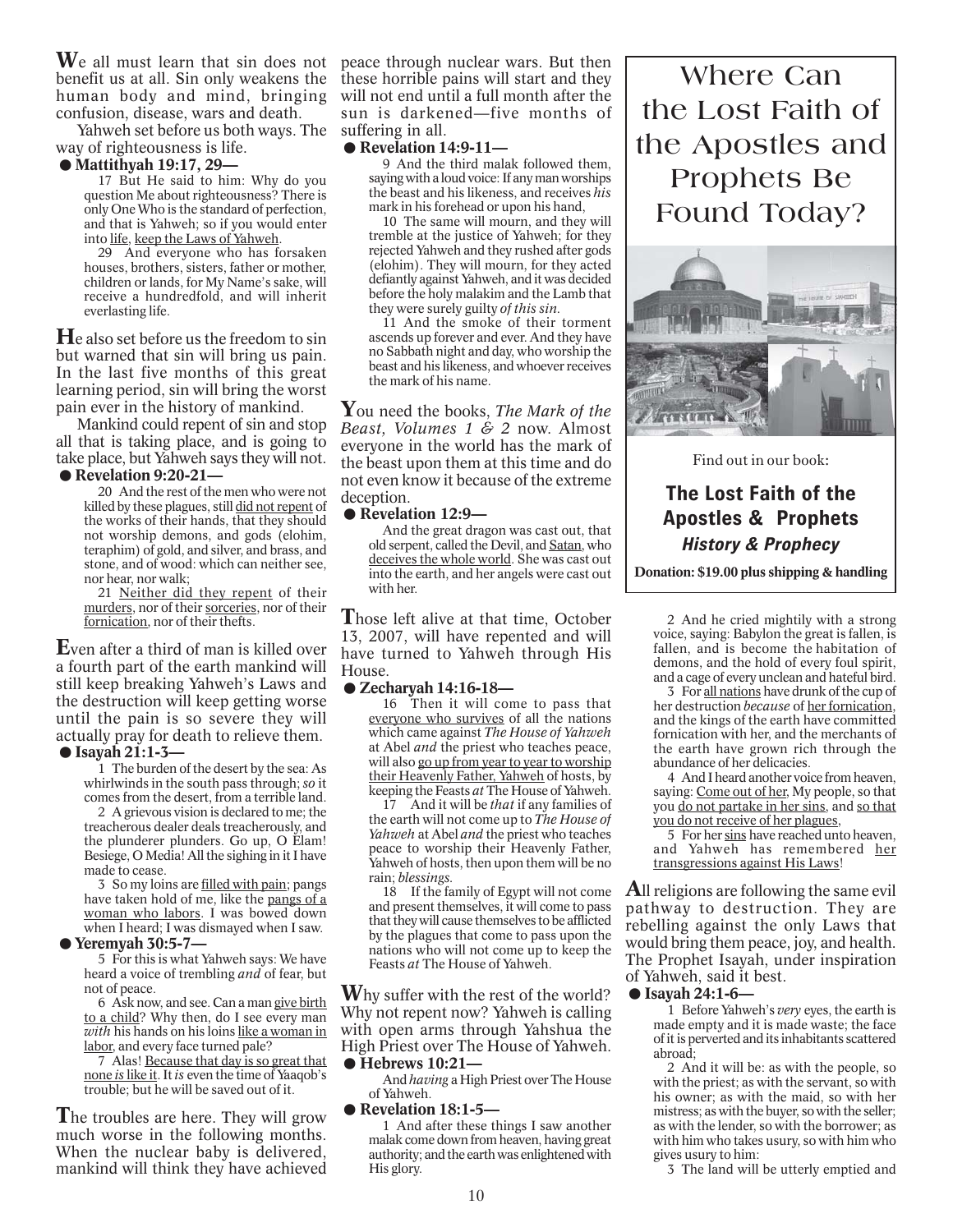utterly plundered, for it has come to pass that this judgment has been pronounced.

4 The earth mourns and fades away, the world mourns and fades away, and the haughty people of the earth languish.

5 The earth also is defiled because of the inhabitants of it, because they have transgressed the Laws, changed the ordinance, and broken the everlasting covenant.

6 Because of this, the curse has devoured the earth, and they who dwell therein are desolate; therefore, the inhabitants of the earth are burned, and few men left.

**T**he religions will not repent, but you, as an individual, can repent and witness the protection of Yahweh that Yahweh has for His House. Note **Revelation 18:4**, if you repent, Yahweh shows there is protection from the plagues, disease epidemics, that are coming upon this world as a result of sin, which is the breaking of Yahweh's Laws (I Yahchanan 3:4).

On the other hand, blessings are still offered to those who repent and start<br> **Example 18 Servelation 22:12-16—**<br>
12 And behold I come quickly and My keeping the Laws of Yahweh.<br>● Revelation 22:12-16—

12 And behold, I come quickly, and My reward *is* with Me, to give every man according as his work will be.

13 I am the First and the Last, the Beginning and the End.

14 Blessed *are* those who keep His Laws, that they may have right to the tree of life, and may enter in through the gates into the city.

15 For outside *are* dogs, and sorcerers, and whoremongers, and murderers, and worshipers of gods (elohim) and everyone *who professes* to love, yet practices breaking the Law.

16 I, Yahshua, have sent My malak to testify to you these things in the congregations of The House of Yahweh. I am the root and the offspring of David, *and* the Bright and Morning Star. congregations of The Ho<br>am the root and the offspr<br>the Bright and Morning S<br>**.Deuteronomy 30:19—**<br>I call heaven and ear

I call heaven and earth as witnesses against you this day, *that I* have set before you life and death, blessings and curses. *Because you are free agents to make your own choice between righteousness and* evil-therefore choose life, so both you and your children may live.

**Y**ou need our books, *The Lost Faith of the Apostles and Prophets,* and *The Mark of the Beast, Volumes 1 & 2* now. We are here to receive your calls.

**M**ay Yahweh bless your understanding.

Love, True Love, In Yahshua Messiah,

fisray

Overseer Yisrayl Hawkins, The House of Yahweh, Abilene

**DON'T LET THIS LETTER DIE. This information is needed all around the globe. Make copies and give them to others or call us at 325-893-5899 or 325-672-5420 and we will send you extra copies. You could help save someone from disease or death. You could help turn the world from the ignorance that all religions have helped to produce, ignorance that is causing curses all over the world at this time.**

Recommended books, *The Lost Faith of the Apostles and Prophets*, *The Mark of the Beast, and The End.*

### **The Lost Faith \$19.00**

plus \$6.00 ea. S/H (US only)

qLost Faith qty \_\_\_\_\_\_\_\_\_\_\_

### **MOB \$39.00**

plus \$7.00 ea. S/H (US only)  $\Box$ MOB qty

### **The End \$19.95**

plus \$7.00 ea. S/H (US only)

qThe End qty \_\_\_\_\_\_\_\_\_\_\_

Total donation enclosed \$\_\_\_\_\_\_\_\_ *Outside US, please call for shipping rates.*

*(Please Print)*

Name

Address \_

City \_\_\_\_\_\_\_\_\_\_\_\_\_\_\_\_\_\_\_\_\_\_\_\_

State  $\qquad \qquad$  Zip Code

Country \_\_\_\_

*Send form to:* The House of Yahweh P.O. Box 2498, Abilene, TX 79604

### **Request the following FREE booklet.**

 $\frac{1}{2}$  and  $\frac{1}{2}$  and  $\frac{1}{2}$  and  $\frac{1}{2}$  and  $\frac{1}{2}$ 

### The House of Yahweh Established

The worship of the Father in Yerusalem on Mount Zion ceased with the destruction of the Temple. Since the worship of Yahweh would not be on Mount Zion, nor in Yerusalem, where then would Yahweh be worshipped?

### **FRIEND REQUEST**

Do you know someone who would like to receive a **FREE COPY** of *The Prophetic Word* magazine or our Newsletter? We would like to send one to them! **NOOBLI-GATION**, of course! Send to: **The House of Yahweh, P.O. Box 2498, Abilene, TX 79604**. *Please Print.*

| $\vert$ State |
|---------------|
| Zip Code      |
| Country ____  |

**You are missing a world of knowledge if you are not receiving the weekly Sabbath sermon tapes. These very informative sermons will help you to keep up with the prophecies being fulfilled and teach you how to prepare for the troublous times ahead.**

### **SERMON TAPE LIST**

**T**he House of Yahweh publishes a biweekly list of available weekly sermons given on Yahweh's Sabbath Days, which are recorded on cassette tapes. You can obtain these sermon! tapes for a very nominal donation of  $\frac{1}{3}$ .00 each. If you would like a copy of this **FREE TAPE LIST**, Simply fill out the order form below and mail it to: **The House Of Yahweh**—**Tape List, P.O. Box 2498, Abilene, Texas, 79604**. *Please Print.*

| Name                         |
|------------------------------|
| Address_                     |
| $\text{City}$ <sub>___</sub> |
| $I_{State}$                  |
| Zip Code                     |
| Country                      |